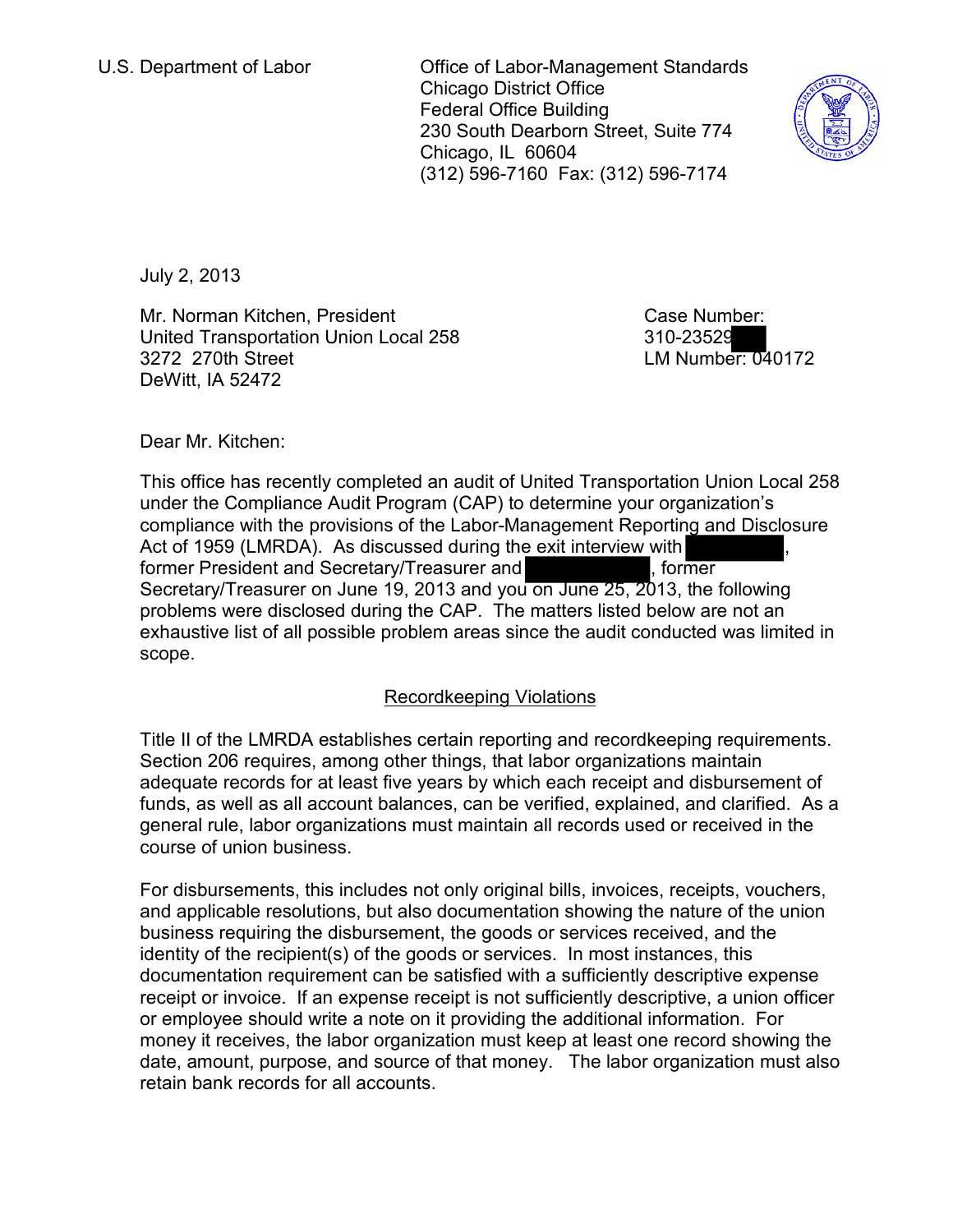The audit of Local 258's 2011 records revealed the following recordkeeping violations:

## 1. General Reimbursed Expenses

Local 258 did not retain adequate documentation for reimbursed expenses incurred by totaling at least \$1,200.00. For example, not provide cell phone billing statements for reimbursable telephone charges paid to him.

Not all "Receipt of Wage & Expense Payment" forms have a "Bill of Allowance" attached. did not attach a Bill of Allowance to the Receipt of Wage & Expense Payment forms for the following payments: January 28, 2011, March 1, 2011, July 29, 2011 and December 15, 2011. There is no Receipt of Wage & Expense Payment form, receipts, or Bill of Allowance for check # dated August 9, 2012, payable to in the amount of \$756.02.

### 2. Meal Expenses

Local 258 records of meal expenses did not always include written explanations of union business conducted or the names and titles of the persons incurring the restaurant charges. For example, General Chairman David McFarland did not fully document his meal receipt dated January 24, 2011, in the amount of \$166.01; meal receipt dated September 19, 2011, in the amount of \$83.25; meal receipts for October 26, 2011 – October 31, 2011; and November 29, 2011, (hotel and meals) in the amount of \$288.09, totaling not less than \$550.65; and Howard Emery did not fully document his meal receipts dated January 20, 2011, in the amount of \$224.26; October 26, 2011, in the amount of \$179.36, totaling not less than \$403.62. Union records of meal expenses must include written explanations of the union business conducted and the full names and titles of all persons who incurred the restaurant charges. Also, the records retained must identify the names of the restaurants where the officers or employees incurred meal expenses.

3. Lack of Salary Authorization

Local 258 did not maintain records to verify that the salaries reported in Item 24 (All Officer and Disbursements to Officers) of the LM-3 was the authorized amount and therefore was correctly reported. The union must keep a record, such as meeting minutes, to show the current salary authorized by the entity or individual in the union with the authority to establish salaries.

4. The Local did not maintain minutes of the Local's monthly membership meetings. There were minutes provided for only two of the monthly membership meetings; specifically, January 20, 2011, and October 26, 2011. The minutes do not document that Bills of Allowance were approved by the membership during these two meetings. There is no way to verify if the lost time payments for attendance at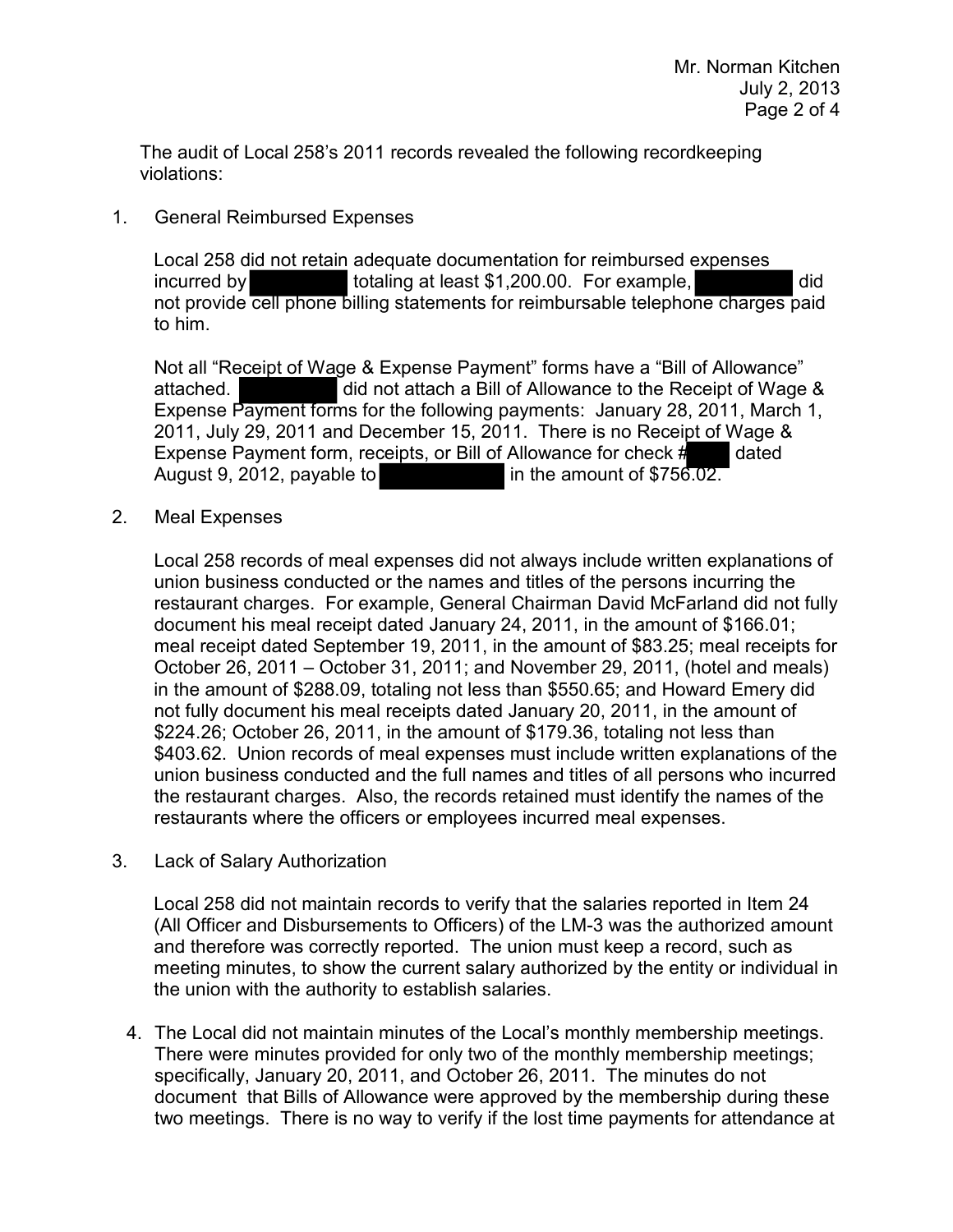membership meetings are proper, if there are no minutes. Likewise, there is no way to verify that members approved the bills if there are no minutes available to review.

As noted above, labor organizations must retain original receipts, bills, and vouchers for all disbursements. The president and treasurer (or corresponding principal officers) of your union, who are required to sign your union's LM report, are responsible for properly maintaining union records.

Based on my assurance that Local 258 will retain adequate documentation in the future, OLMS will take no further enforcement action at this time regarding the above violations.

#### Reporting Violations

The audit disclosed a violation of LMRDA Section 201(b), which requires labor organizations to file annual financial reports accurately disclosing their financial condition and operations. The Labor Organization Annual Report LM-3 filed by Local 258 for the fiscal year ended December 31, 2011, was deficient in that the Local did not include some payments to members (employees) for lost time, totaling at least \$2,352.00, were not reported in Item 46.

I am not requiring that Local 258 file an amended LM report for 2011 to correct the deficient items, but Local 258 has agreed to properly report the deficient items on all future reports it files with OLMS.

#### Other Violations

The audit disclosed the following other violation(s):

Officer Salary, Lost Time and Expense Policy

As we discussed during the exit interview with you, the audit revealed that Local 258 does not have a clear policy regarding establishing procedures for authorizing and documenting officer salary, lost time and reimbursed expense payments. OLMS suggests that unions adopt detailed, written guidelines concerning officer salary, lost time and reimbursed expenses. The OLMS Compliance Tips provided to you during the exit interview will help the union frame policies that ensure compliance with the LMRDA and safeguard union assets. You indicated the Local will draft a constitution and bylaws to provide for specific policies regarding officer salary, lost time and reimbursed expense payments to be authorized by the governing body and agreed to by the membership. If the Local's constitution and bylaws are completed in 2013, a copy of the constitution and bylaws must be submitted with the LM-3 for fiscal year ending December 31, 2013; however, please forward a copy of the changes to this office as soon as the local adopts them to ensure the bylaws comply with the LMRDA.